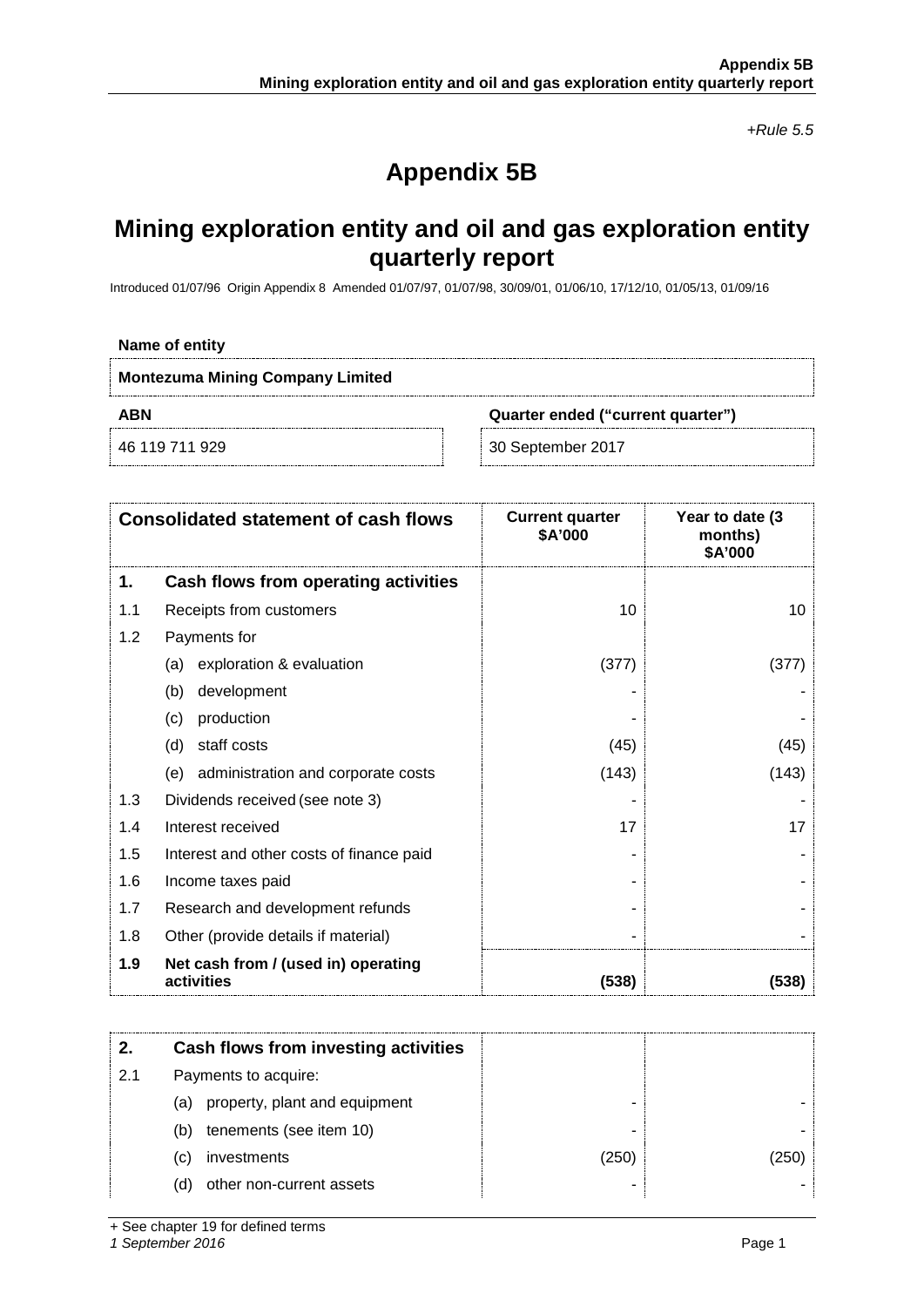### **Appendix 5B Mining exploration entity and oil and gas exploration entity quarterly report**

|               | <b>Consolidated statement of cash flows</b>       | <b>Current quarter</b><br><b>\$A'000</b> | Year to date (3)<br>months)<br>\$A'000 |
|---------------|---------------------------------------------------|------------------------------------------|----------------------------------------|
| $2.2^{\circ}$ | Proceeds from the disposal of:                    |                                          |                                        |
|               | property, plant and equipment<br>(a)              |                                          |                                        |
|               | (b)<br>tenements (see item 10)                    |                                          |                                        |
|               | investments<br>(c)                                | 380                                      | 380                                    |
|               | other non-current assets<br>(d)                   |                                          |                                        |
| 2.3           | Cash flows from loans to other entities           |                                          |                                        |
| 2.4           | Dividends received (see note 3)                   |                                          |                                        |
| 2.5           | Other (provide details if material)               |                                          |                                        |
| 2.6           | Net cash from / (used in) investing<br>activities | 130                                      |                                        |

| 3.   | Cash flows from financing activities                                           |  |
|------|--------------------------------------------------------------------------------|--|
| 3.1  | Proceeds from issues of shares                                                 |  |
| 3.2  | Proceeds from issue of convertible notes                                       |  |
| 3.3  | Proceeds from exercise of share options                                        |  |
| 3.4  | Transaction costs related to issues of<br>shares, convertible notes or options |  |
| 3.5  | Proceeds from borrowings                                                       |  |
| 3.6  | Repayment of borrowings                                                        |  |
| 3.7  | Transaction costs related to loans and<br>borrowings                           |  |
| 3.8  | Dividends paid                                                                 |  |
| 3.9  | Other (provide details if material)                                            |  |
| 3.10 | Net cash from / (used in) financing<br>activities                              |  |

| 4.  | Net increase / (decrease) in cash and<br>cash equivalents for the period |       |       |
|-----|--------------------------------------------------------------------------|-------|-------|
| 4.1 | Cash and cash equivalents at beginning of<br>period                      | 4,175 | 4,175 |
| 4.2 | Net cash from / (used in) operating<br>activities (item 1.9 above)       | (538) | (538) |
| 4.3 | Net cash from / (used in) investing activities<br>(item 2.6 above)       | 130   | 130   |
| 4.4 | Net cash from / (used in) financing activities<br>(item 3.10 above)      |       |       |
| 4.5 | Effect of movement in exchange rates on<br>cash held                     |       |       |
| 4.6 | Cash and cash equivalents at end of<br>period                            | 3.767 |       |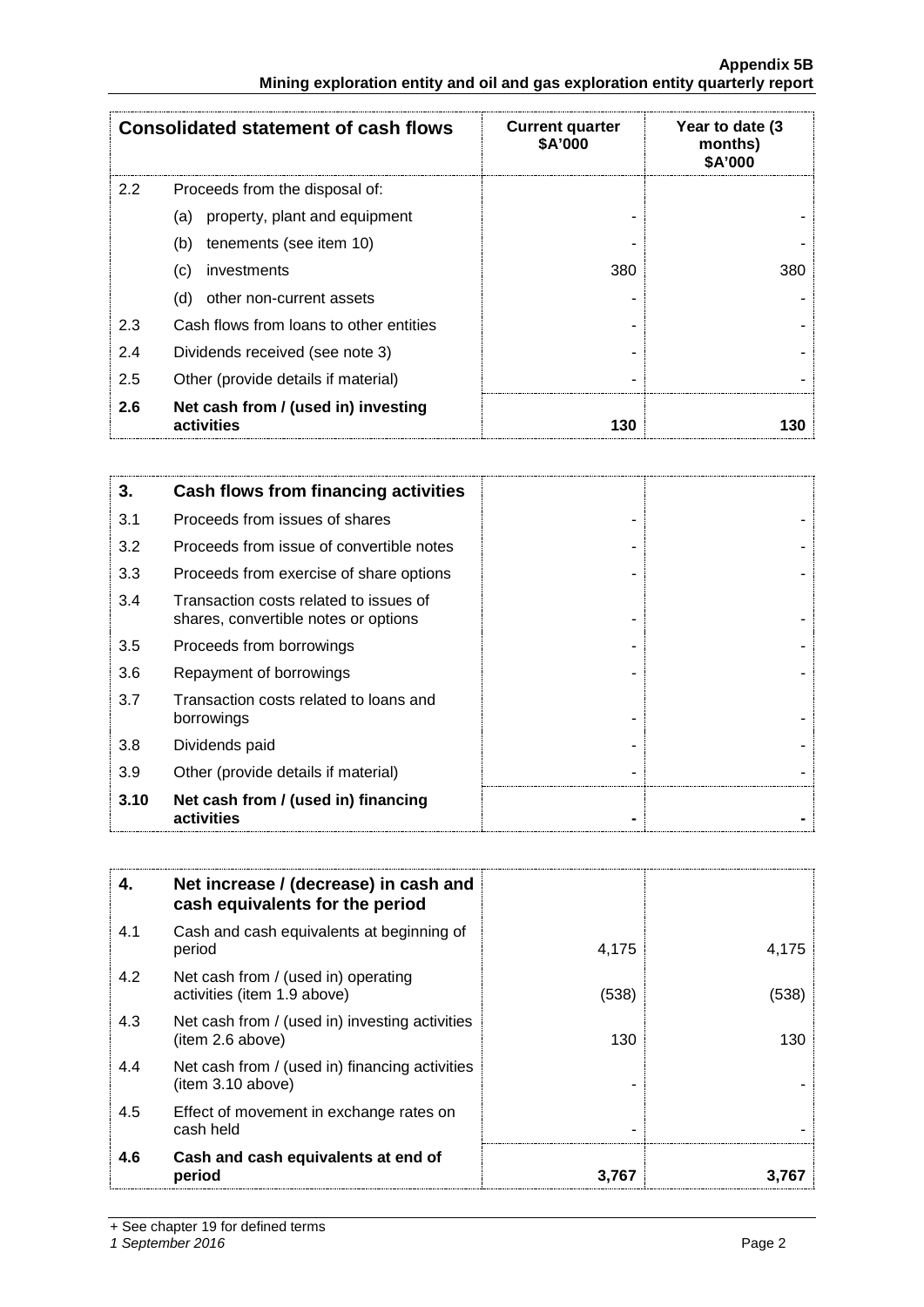| 5.  | Reconciliation of cash and cash<br>equivalents<br>at the end of the quarter (as shown in the<br>consolidated statement of cash flows) to the<br>related items in the accounts | <b>Current quarter</b><br>\$A'000 | <b>Previous quarter</b><br>\$A'000 |
|-----|-------------------------------------------------------------------------------------------------------------------------------------------------------------------------------|-----------------------------------|------------------------------------|
| 5.1 | Bank balances                                                                                                                                                                 | 205                               | 271                                |
| 5.2 | Call deposits                                                                                                                                                                 | 3.562                             | 3.904                              |
| 5.3 | <b>Bank overdrafts</b>                                                                                                                                                        |                                   |                                    |
| 5.4 | Other (provide details)                                                                                                                                                       |                                   |                                    |
| 5.5 | Cash and cash equivalents at end of<br>quarter (should equal item 4.6 above)                                                                                                  | $3.767*$                          |                                    |

\* Excludes 30 September 2017 market value of listed equity investments of \$6,785,384

## **6.** Payments to directors of the entity and their associates Current quarter

- 6.1 Aggregate amount of payments to these parties included in item 1.2 | and S86
- 6.2 Aggregate amount of cash flow from loans to these parties included<br>in item 2.3 in item 2.3 Nil $\qquad \qquad \blacksquare$
- 6.3 Include below any explanation necessary to understand the transactions included in items 6.1 and 6.2

Item 6.1 includes aggregate amounts paid to directors including salary, directors' fees, consulting fees and superannuation.

## **7. Payments to related entities of the entity and their associates**

- 7.1 Aggregate amount of payments to these parties included in item 1.2 **Nill**
- 7.2 Aggregate amount of cash flow from loans to these parties included<br>in item 2.3 in item 2.3 Nil $\vert$
- 7.3 Include below any explanation necessary to understand the transactions included in items 7.1 and 7.2

**\$A'000**

**Current quarter \$A'000**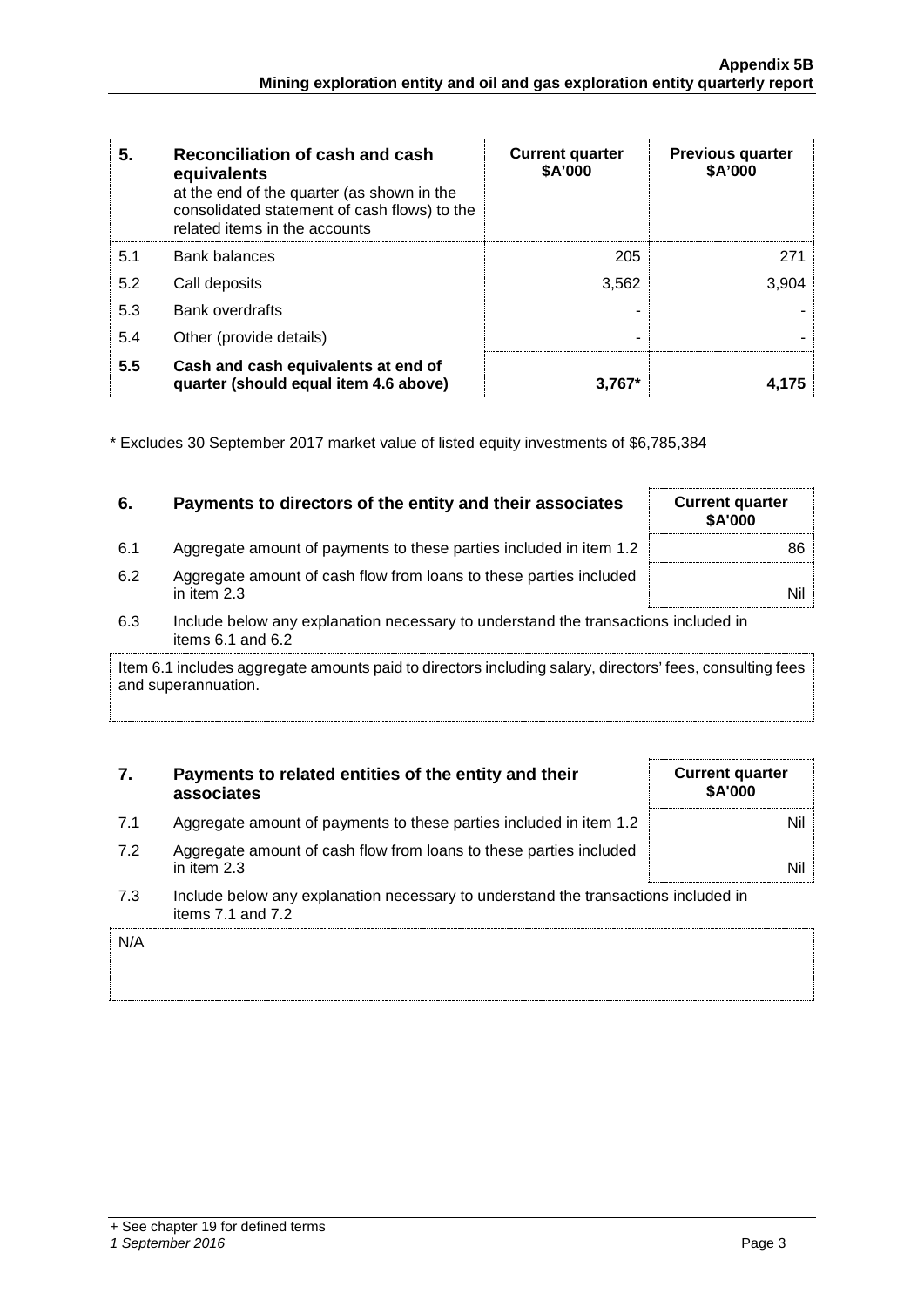| 8.   | <b>Financing facilities available</b><br>Add notes as necessary for an<br>understanding of the position                                                                                       | <b>Total facility amount</b><br>at quarter end<br>\$A'000 | Amount drawn at<br>quarter end<br><b>\$A'000</b> |  |
|------|-----------------------------------------------------------------------------------------------------------------------------------------------------------------------------------------------|-----------------------------------------------------------|--------------------------------------------------|--|
| .8.1 | Loan facilities                                                                                                                                                                               | Nil                                                       |                                                  |  |
| 8.2  | Credit standby arrangements                                                                                                                                                                   | Nil                                                       |                                                  |  |
| 8.3  | Other (please specify)                                                                                                                                                                        | Nil                                                       |                                                  |  |
| 8.4  | Include below a description of each facility above, including the lender, interest rate and<br>upother it is sequend or upsequead. If ony additional facilities hous heap entered into as are |                                                           |                                                  |  |

whether it is secured or unsecured. If any additional facilities have been entered into or are proposed to be entered into after quarter end, include details of those facilities as well.

N/A

| 9   | <b>Estimated cash outflows for next quarter</b> | \$A'000 |
|-----|-------------------------------------------------|---------|
| 9.1 | Exploration and evaluation                      | 350     |
| 9.2 | Development                                     |         |
| 9.3 | Production                                      |         |
| 9.4 | Staff costs                                     | 75      |
| 9.5 | Administration and corporate costs              | 125     |
| 9.6 | Other (provide details if material)             |         |
| 9.7 | <b>Total estimated cash outflows</b>            |         |

| 10.  | <b>Changes in</b><br>tenements<br>(items $2.1(b)$ and<br>$2.2(b)$ above)                          | <b>Tenement</b><br>reference<br>and<br><b>location</b> | Nature of interest                                                                        | Interest at<br>beginning<br>of quarter | <b>Interest</b><br>at end of<br>quarter |
|------|---------------------------------------------------------------------------------------------------|--------------------------------------------------------|-------------------------------------------------------------------------------------------|----------------------------------------|-----------------------------------------|
| 10.1 | Interests in mining<br>tenements and<br>petroleum tenements<br>lapsed, relinquished<br>or reduced | E52/2831<br>E58/494<br>E59/2184                        | Registered Holder<br><b>Registered Holder</b><br><b>Registered Applicant</b>              | $100\%$<br>100%<br>100%                | Nil<br>Nil<br>Nil                       |
| 10.2 | Interests in mining<br>tenements and<br>petroleum tenements<br>acquired or increased              | E20/927<br>E69/3523<br>E70/5033                        | <b>Registered Applicant</b><br><b>Registered Applicant</b><br><b>Registered Applicant</b> | Nil<br>Nil<br>Nil                      | 100%<br>100%<br>100%                    |